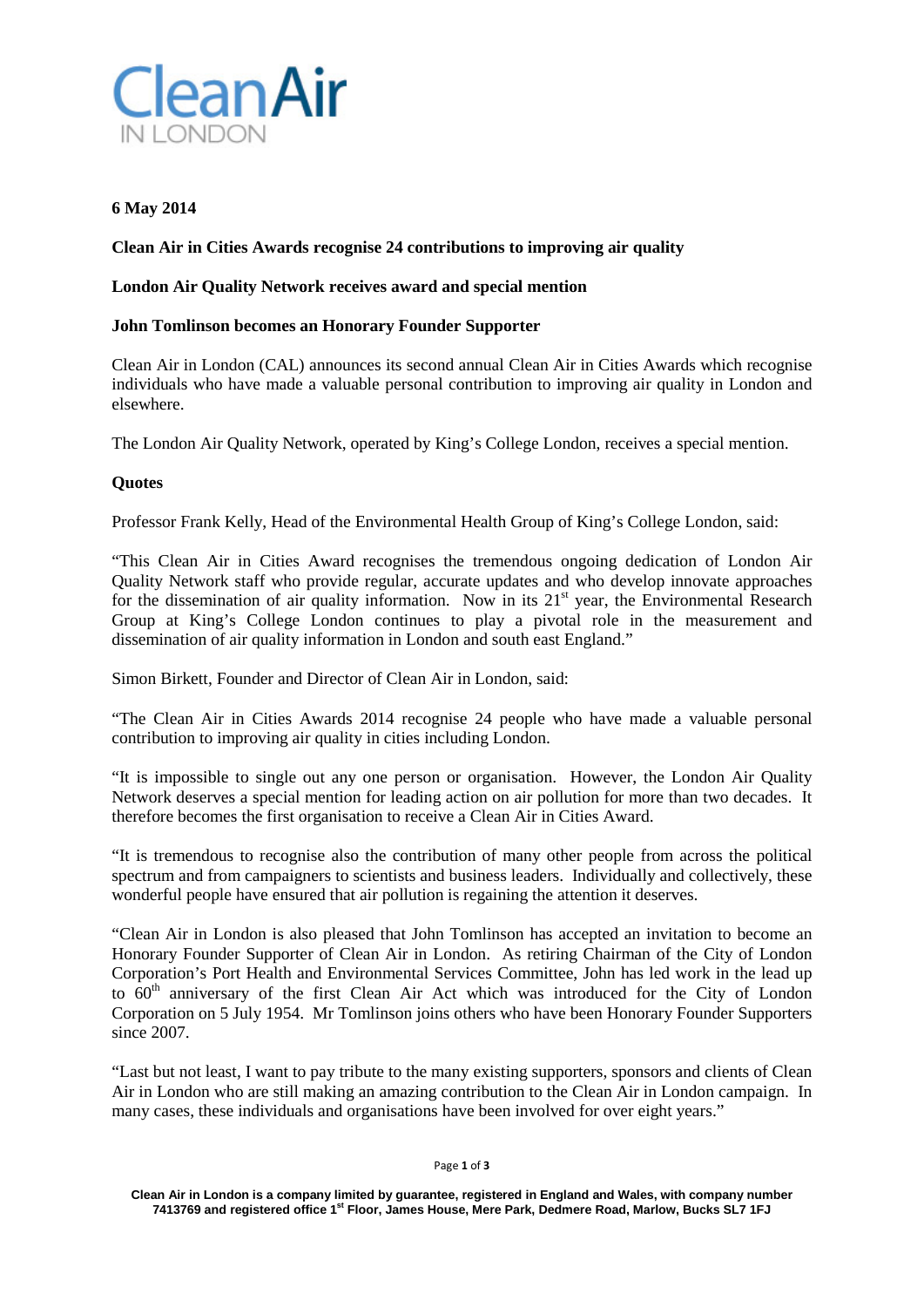

### **Note**

Existing Honorary Founder Supporters, Sponsors and Clients:

### <http://cleanairinlondon.org/about/>

The Clean Air in Cities Awards 2014 aim to broaden and deepen the impact of the Clean Air in London campaign by recognising those who have made a valuable personal contribution to improving air quality in cities including London.

Existing supporters, sponsors and clients already make such a contribution and so have not been eligible for an Award. CAL aims to present the Awards annually. Clean Air in London will be pleased to present many of the Awards personally in coming weeks.

Only senior politicians are eligible to become new Honorary Founder Supporters except in exceptional circumstances.

### **Clean Air in Cities Awards 2014**

The following have been presented with a Clean Air in Cities Award 2014 (alpha order):

London Air Quality Network Operated by King's College London

# **Leading politicians**

| Phil Bennion MEP       | Liberal Democrat Member of the European Parliament for the West Midlands |
|------------------------|--------------------------------------------------------------------------|
| Emma Dent Coad         | Labour, Councillor, Royal Borough of Kensington and Chelsea              |
| Greg Foxsmith          | Independent, Councillor, London Borough of Islington                     |
| Andrew Gwynne MP       | Labour, Shadow Minister for Health                                       |
| Phil Jones             | Labour, Councillor and Cabinet Member, London Borough of Camden          |
| <b>Alastair Moss</b>   | Conservative, Councillor and Deputy Cabinet Member for<br>Built          |
|                        | Environment, City of Westminster                                         |
| Chris Smith            | Green, Tower Hamlets Mayoral Candidate                                   |
| Keith Taylor MEP       | Green Party Member of the European Parliament for the South East         |
| <b>Frixos Tombolis</b> | Conservative, Councillor and Deputy Cabinet Member for City Management,  |
|                        | Transport and Environment, City of Westminster                           |

### **City of London Corporation**

Ruth Calderwood Environmental Policy Officer, City of London Corporation

## **Scientists and medical**

| Isobel Braithwaite | Medical student and Co-ordinator of Healthy Planet UK        |
|--------------------|--------------------------------------------------------------|
| Dr Rossa Brugha    | Clinical Research Fellow at Queen Mary, University of London |
| Dr Sylvia Medina   | Co-ordinator of the Aphekom project                          |

Page **2** of **3**

**Clean Air in London is a company limited by guarantee, registered in England and Wales, with company number 7413769 and registered office 1st Floor, James House, Mere Park, Dedmere Road, Marlow, Bucks SL7 1FJ**